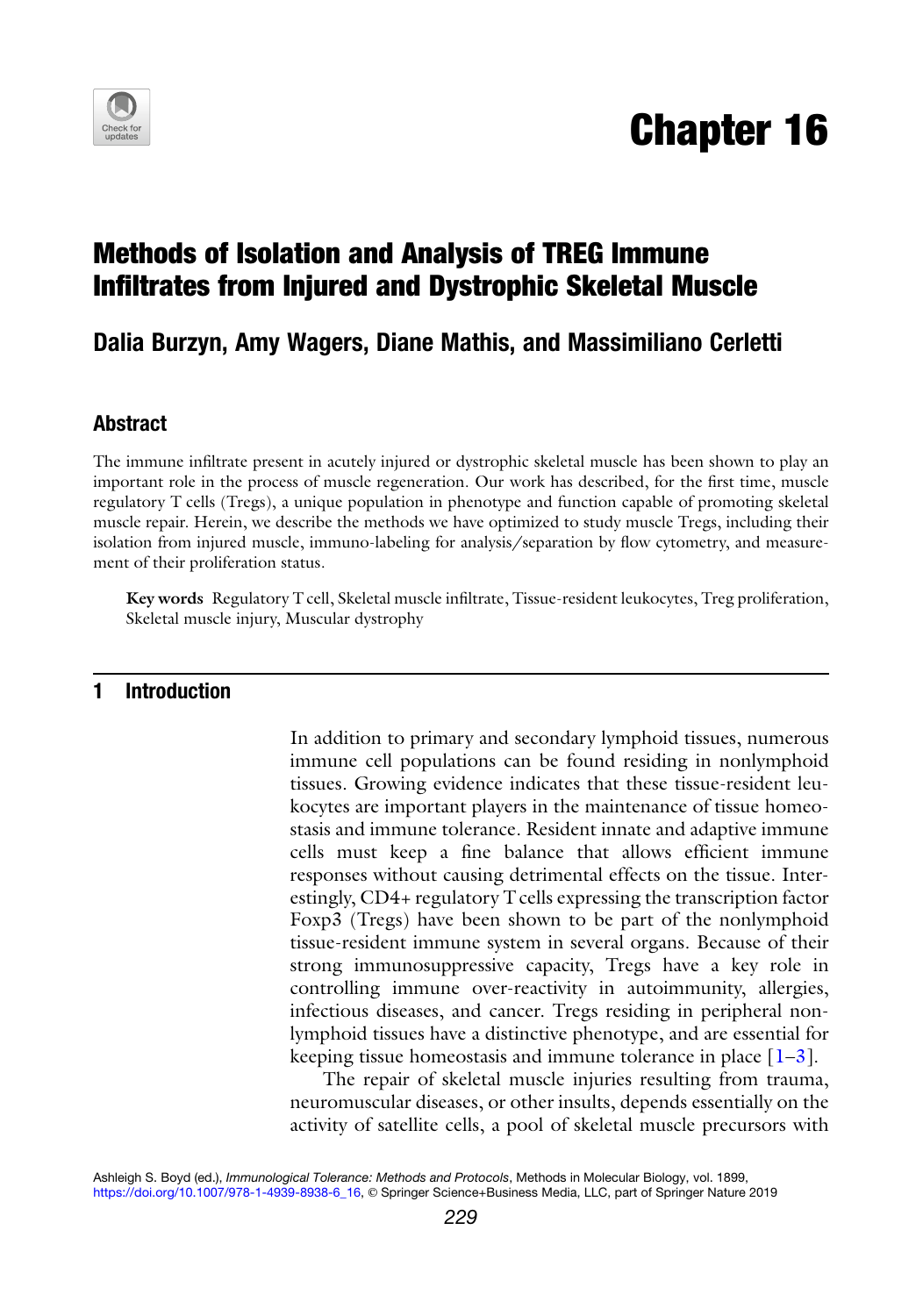regenerative potential [\[4](#page-8-2)[–11](#page-8-3)]. However, successful regeneration can only be achieved with the support of other cellular and molecular systems present at the site of injury. The immune infiltrate that accompanies the repair process has been shown to play an important role in the resolution of the injury, through complex interactions with muscle precursors, dead and nascent fibers, and stroma cells  $[12, 13]$  $[12, 13]$  $[12, 13]$ . In particular, our work has shown that a phenotypically and functionally distinct population  $F\alpha p3^+$  regulatory  $T$  cells (Tregs) accumulates at the injury site in high frequency and number, and that these cells are required for proper recovery of an acute injury and stabilization of dystrophic disease. Muscle Tregs are important to control the inflammatory response and myofiber regeneration. Muscle Tregs express Amphiregulin, a growth factor that acts directly on satellite cells in vitro and improves muscle repair in vivo  $[14]$  $[14]$ .

In this chapter we describe the methods for isolation and characterization of immune cells from mouse skeletal muscle, in particular muscle Tregs. The isolation protocol combines enzymatic digestion and density separation, allowing an excellent recovery of infiltrating leukocytes in terms of quality and cell numbers. To analyze the isolated infiltrates, flow cytometry is the main method of choice, given its versatility to study several surface and intracellular markers simultaneously. Success in using this technique will depend on the careful selection of antibody panels and an appropriate gating strategy.

#### 2 Materials

| <i><b>Immune Cell</b></i><br>2.1<br><b>Isolation Reagents</b> | 1. Processing buffer: DMEM without phenol red complemented<br>with 2% fetal bovine serum (FBS) and HEPES 10 mM.                                                                                                                                                                                                                                                |
|---------------------------------------------------------------|----------------------------------------------------------------------------------------------------------------------------------------------------------------------------------------------------------------------------------------------------------------------------------------------------------------------------------------------------------------|
|                                                               | 2. $2 \times$ Digestion buffer: 0.4% collagenase II (Invitrogen) and<br>$300 \mu g/ml$ DNAse I (Sigma) in processing buffer.                                                                                                                                                                                                                                   |
|                                                               | 3. Percoll: Before preparing the different density solutions, osmo-<br>lality needs to be adjusted by mixing 9 parts of Percoll with<br>1 part of $10 \times$ PBS. Then, 40 and 80% Percoll solutions are<br>prepared by diluting adjusted Percoll with $1 \times$ PBS to the<br>desired concentration.                                                        |
| 2.2 Immunostaining<br>Reagents                                | 1. Staining buffer: DMEM without phenol red (or PBS) comple-<br>mented with 2% FBS and HEPES 10 mM.                                                                                                                                                                                                                                                            |
|                                                               | 2. Antibodies. Unless noted, all antibodies are from Biolegend,<br>Treg staining panel: Pacific Blue anti-mouse CD45 (clone<br>30-F11), FITC anti-mouse TCRβ (clone H5-7597), PerCP-<br>Cy5.5 anti-mouse CD4 (clone GK1.5 or RM4-5), PE anti-<br>mouse CD25 (clone PC61), APC anti-mouse Foxp3 (clone<br>FJK-16s), biotin anti-mouse amphiregulin (polyclonal, |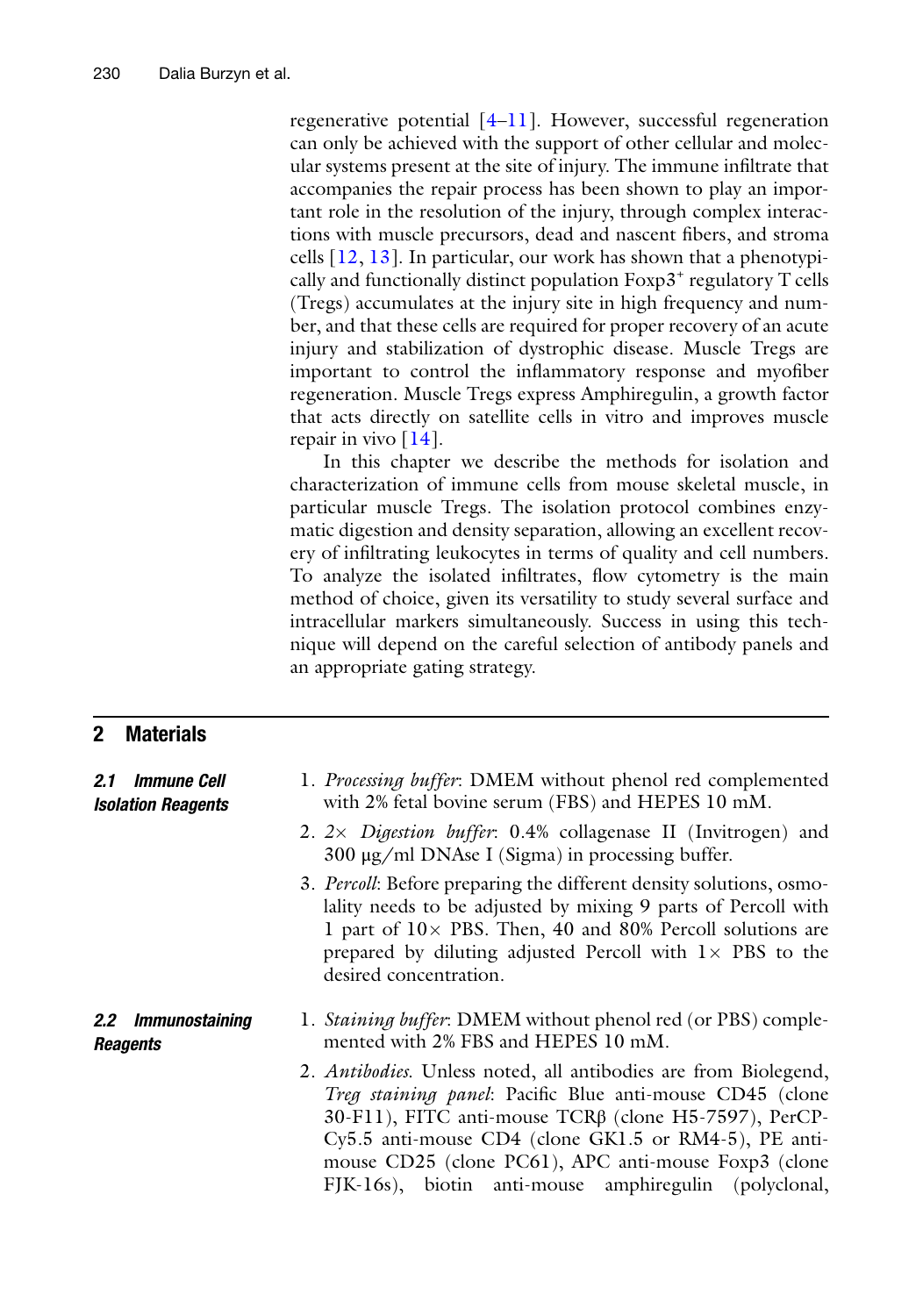R&D), streptavidin-PE, anti-KI-67 (clone B56, BD Biosciences). Myeloid cell staining panel: Pacific Blue anti-mouse CD45 (clone 30-F11), APC-Cy7 anti-mouse Ly6G (clone 1A8), PerCP-Cy5.5 anti-mouse CD11b (clone M1/70), PE anti-mouse I-A/I-E (clone M5/114.15.2), APC anti-mouse F4/80 (clone BM8), PE-efluor610 anti-mouse CD11c (clone N418), FITC anti-mouse Ly6c (clone HK1.4). For proliferation analysis: PE anti-mouse Ki67 (clone B56, BD Biosciences).

- 3. FcBlock: Commercial (such as anti-CD16/CD32) or supernatant from 2.4G2 hybridoma at a concentration of 1:5–1:10 of final staining volume.
- 4. *PFA Fixation buffer*: 2% paraformaldehyde in PBS. The solution can be stored for long time at  $4^{\circ}$ C, protected from light.
- 5. Fixation/permeabilization buffers for intracellular staining: For nuclear antigens such as Foxp3, we use eBioscience Foxp3/Transcription Factor Staining Buffer Set. To prepare Fix/perm buffer: mix 1 volume of Fix/perm with 3 volumes of Fix/Perm diluent. Prepare only the amount needed each time, typically, 200 μl/well. To prepare permeabilization (Perm) buffer: mix 1 volume of  $10\times$  Perm buffer with 9 volumes of filtered water. Prepare only the amount needed each time.
- 6. Click-iT EdU kit (Molecular Probes): EdU reconstitution, 5 mg/ml in PBS. Aliquot and store at  $-20$  °C.

#### 3 Methods

| <i><b>Muscle</b></i><br>3.1<br><b>Dissection</b> | 1. Euthanize the mouse with $CO2$ .<br>2. Open skin and peritoneum to expose peritoneal cavity.                                                                                                                   |
|--------------------------------------------------|-------------------------------------------------------------------------------------------------------------------------------------------------------------------------------------------------------------------|
|                                                  | 3. Cut the diaphragm to expose the heart, cut the cava vein, and<br>immediately perfuse the mouse by injecting 30 ml of PBS into<br>the left ventricle (slowly).                                                  |
|                                                  | 4. Dissect muscles. We usually use three hind limb muscles: tibialis<br>anterior, gastrocnemius, and quadriceps (see Note 1). Avoid<br>taking popliteal lymph nodes, tendons, and fat.                            |
|                                                  | 5. Place the muscles in an Eppendorf tube with 0.8–1 ml of buffer<br>on ice.                                                                                                                                      |
|                                                  | 6. Weigh tissue to allow calculation of cell numbers per gram of<br>muscle.                                                                                                                                       |
| <b>Digesting</b><br>3.2<br>the Tissue            | 1. With straight scissors, chop muscles into 0.1 in. pieces.                                                                                                                                                      |
|                                                  | 2. Using a plastic transfer pipette (with the tip cut) transfer tissue<br>and buffer to a 50 ml tube containing 4 ml of processing buffer<br>and add 5 ml of $2 \times$ digestion buffer (prepared the same day). |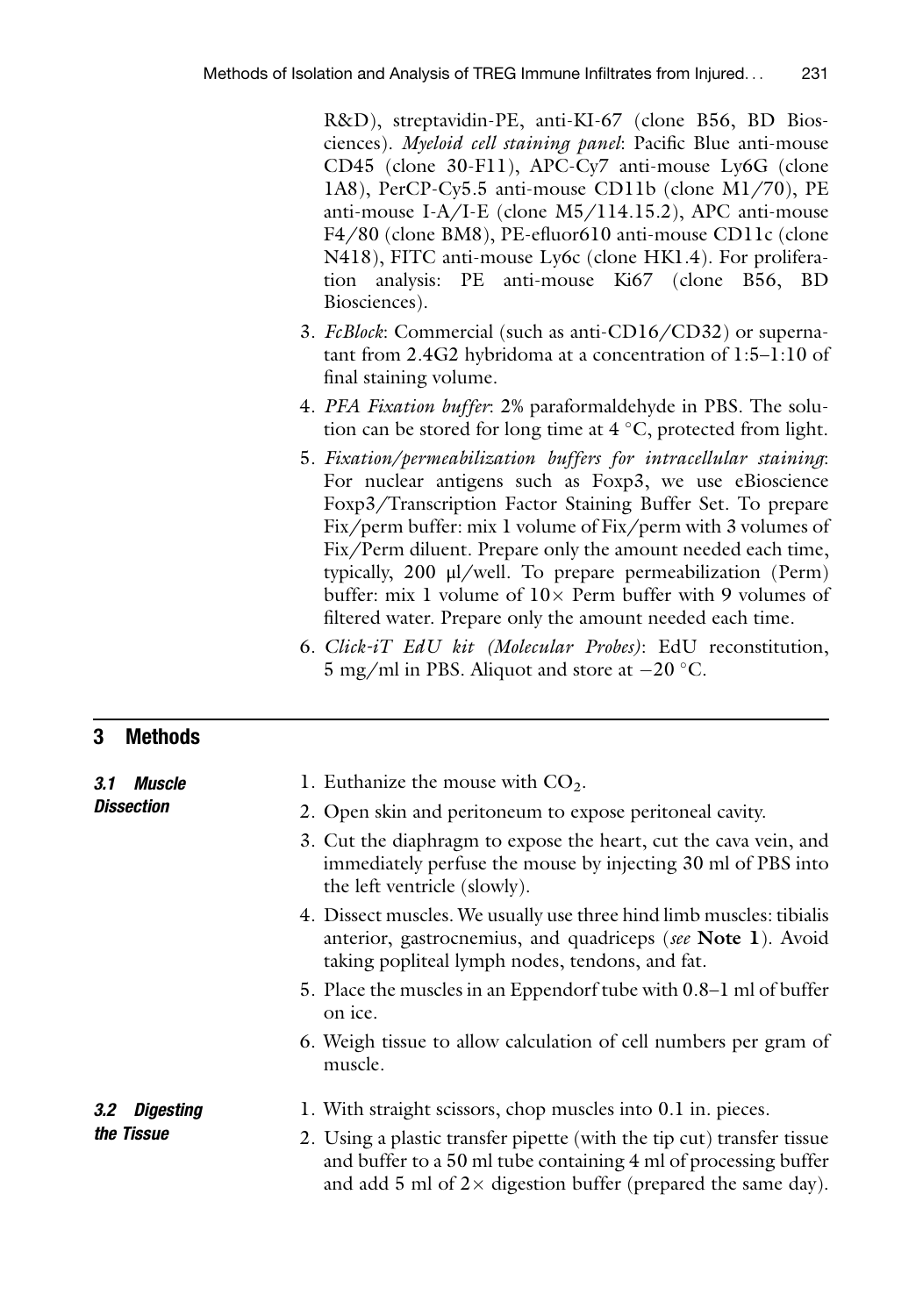**Gradient** 

Final digestion volume will be 10 ml. If digesting muscles from two hind limbs (six muscles total), increase the digestion volume to 15 ml.

- 3. Place the tube horizontally in a  $37^{\circ}$ C water bath with gentle shaking and digest for 30 min.
- 4. Filter through a 70 μm cell strainer, mashing the rest of the tissue with a syringe plunge. Add 20–30 ml of fresh buffer during the process to neutralize collagenase and clean the mesh. Centrifuge  $400 \times g$ , for 10 min at 4 °C. Carefully discard the supernatant, vortex the pellet, and add 15 ml of processing buffer. Centrifuge 5 min at 400  $\times$  g and carefully discard the supernatant.
- 3.3 Leukocyte Isolation by Density 1. Resuspend pellet in 6 ml of 40% Percoll and transfer to a 15 ml tube. Carefully underlay 6 ml of 80% Percoll. Spin for 25 min at  $400 \times g$ , at room temperature, with the brake off.
	- 2. After centrifugation, leukocytes will band at the 40–80% interface. With a plastic transfer pipette, take the top layer of fat and dead cells and discard. With a clean pipette then carefully take all the white interface and transfer to a clean tube. Fill the tube with processing buffer, mix by inverting the tube 2–3 times, and centrifuge  $400 \times g$ , for 10 min at 4 °C. Repeat the washing step. Cells are now ready for use (see Note 2).

3.4 Immunolabeling of Muscle Infiltrate for Cytofluorometric Analysis of Surface and Intracellular **Markers** We routinely stain using two antibody panels, one for analysis of Tregs and other T cells, and one for analysis of myeloid populations. Both panels require staining of surface markers, and the Treg panel requires a second step of permeabilization and intracellular staining for the transcription factor Foxp3. Inclusion of an anti-CD45 antibody in both panels is helpful to set the gating strategy. Although the Percoll separation step produces a clean leukocyte population, some debris is still present which might interfere with the analysis (Fig.  $1$ ). The basic panel for Tregs includes, in addition to Foxp3, CD25 (IL-2 receptor alpha), expressed by the majority of Tregs, which will facilitate gating during analysis (Fig. [1\)](#page-4-0). Other markers can be added to both panels if the available flow cytometer allows for detection of more colors. Alternatively, some of the basic markers can be replaced by new markers of interest.

<span id="page-3-0"></span>3.4.1 Surface Staining (a) Aliquot cells for staining. In general,  $0.1-2 \times 10^6$  cells are acceptable numbers for a good staining. If looking for rare populations (e.g., a subset of muscle Tregs), it is recommendable to use the whole cell suspension obtained from one mouse for one staining, as many events will need to be recorded in order to get significant results (see Note 3). For myeloid cell staining, set apart one fifth to one tenth of the whole cell suspension.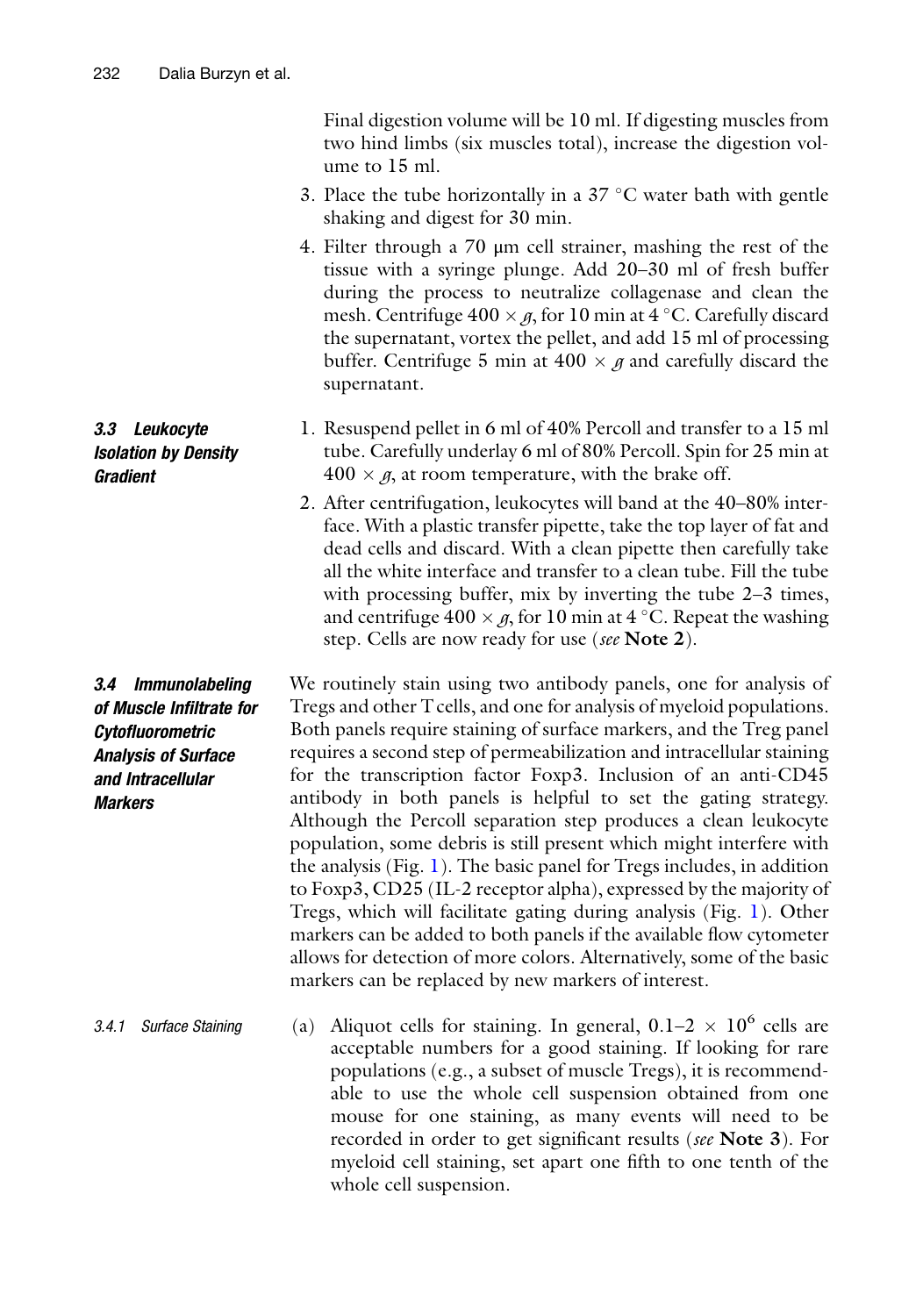<span id="page-4-0"></span>

Fig. 1 Gating strategy for analysis of muscle Tregs. Careful exclusion of debris and cell doublets, gating on CD45 positive cells and gating on the TCR beta<sup>+</sup>/side-scatter<sup>low</sup> population are key steps to obtain a clean separation of Foxp3 vs. CD25 staining

- (b) Set apart some cells for staining controls and isotype controls (see Notes 4 and 5). All the compensation controls and isotype controls should be treated as the samples of interest (fixation, permeabilization, etc.).
- (c) Centrifuge cells  $400 \times g$ , for 3 min at 4 °C and resuspend the pellet in 50 μl of staining buffer containing FcBlock and the antibodies of interest (see Notes  $6-8$ ) to stain surface markers at the concentrations indicated by the manufacturer or by titration of the reagents. Skip APC-Cy7 conjugated antibodies in this step if doing a fix/perm step later (see Note 9). Incubate for 20–25 min on ice or at 4  $\degree$ C, protected from light.
- (d) Wash twice by adding staining buffer (0.2 ml if staining in plates, 0.5–1 ml if using tubes) and centrifuging at  $4^{\circ}$ C.
- (e) If a secondary step is needed, resuspend the cells in 50 μl of staining buffer containing the appropriate secondary reagent (fluorochrome-conjugated streptavidin or secondary antibody). Incubate for 15 min on ice or at  $4^{\circ}$ C, protected from light.
- (f) Wash twice by adding staining buffer and centrifuging at  $4^{\circ}$ C.
- (g) If intracellular staining will follow, proceed to Subheading [3.4.2](#page-5-0).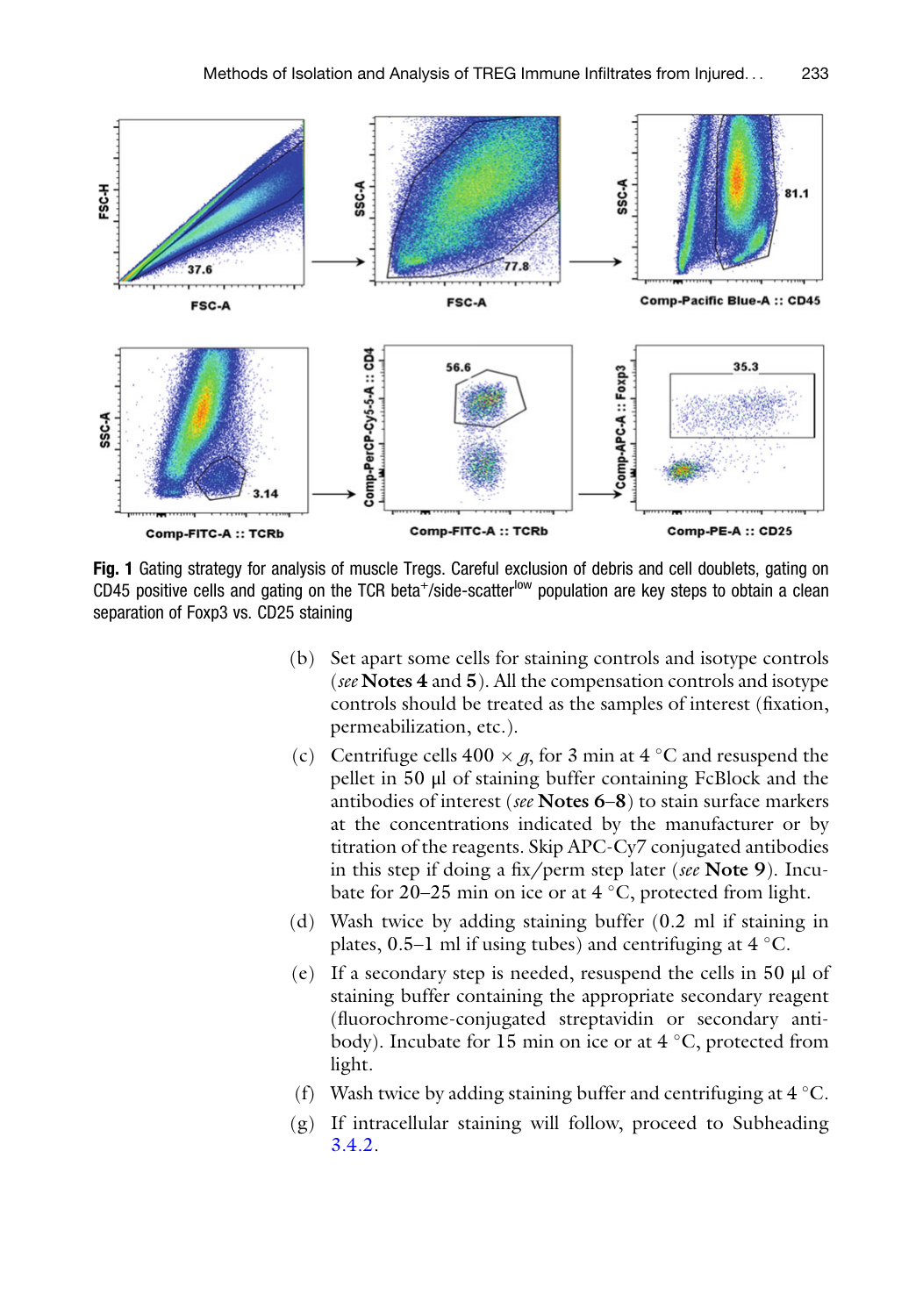<span id="page-5-0"></span>3.4.2 Intracellular

**Staining** 

- (h) If no intracellular staining is required, cells are ready to run in the flow cytometer. If running samples immediately, resuspend the cells in 200  $\mu$ l of staining buffer and keep at 4 °C until the moment of running. If samples are analyzed the following day/s, fix in 200 μl of PFA fixation buffer and store at  $4^{\circ}$ C until the moment of running. Before running, spin down the cells and resuspend in 200 μl of staining buffer or PBS.
- (a) Fixation: After surface staining and washing, fix cells with 200 μl  $1 \times$  Fix/perm buffer (eBioscience). Vortex or resuspend very well immediately. Incubate at  $4^{\circ}$ C for at least 1.5 h and up to 16 h.
- (b) Wash step: Centrifuge at 500  $\times$  g, 4 °C, discard the supernatant, and resuspend in 200 μl of staining buffer or PBS. Centrifuge again. Discard the supernatant.

The following permeabilization and staining steps should be done on the same day the samples will be run in the flow cytometer. If acquisition will not happen on the same day than the fixation step, the protocol can be put on hold by resuspending the cells in 200 μl of staining buffer or PBS and storing them at  $4 \degree C$  (up to a couple of days). The day of acquisition, centrifuge at  $500 \times g$ ,  $4^{\circ}$ C, discard the supernatant and proceed with step c.

- (c) Permeabilization: Resuspend cell pellets in 200 μl of  $1 \times$  Perm buffer. Centrifuge at  $500 \times g$ , 4 °C. Discard the supernatant.
- (d) Staining: The staining should be done in  $1 \times$  Perm Buffer. Block Fc receptors and unspecific binding by resuspending the cells in 50 μl of  $1 \times$  Perm Buffer with FcBlock in the appropriate concentration. Incubate  $5-10'$  at room temperature. Then add the antibodies for intracellular staining and APC-Cy7 conjugated antibody if applicable (see Subheading [3.4.1,](#page-3-0) step c and Note 9). Incubate for 45 minutes at room temperature, protected from light.
- (e) Wash step: Add 100 ml of  $1 \times$  Perm Buffer. Centrifuge at  $500 \times g$ ,  $4 \degree$ C, discard the supernatant, and resuspend in 200 μl of  $1 \times$  Perm Buffer. Centrifuge again. Discard the supernatant.
- (f) Resuspend the cells in 200 μl of staining buffer and keep at  $4^{\circ}$ C until the moment of running.

In this section we describe two methods to study proliferation in skeletal muscle infiltrates by flow cytometry. The first one is detection of the Ki67 antigen, which is expressed intracellularly by cycling cells (only undetectable during  $G_0$  phase). The second protocol, measurement of EdU (5-ethynyl-2'-deoxyuridine)

3.5 Analysis of Treg Cell Proliferation in Skeletal Muscle Infiltrates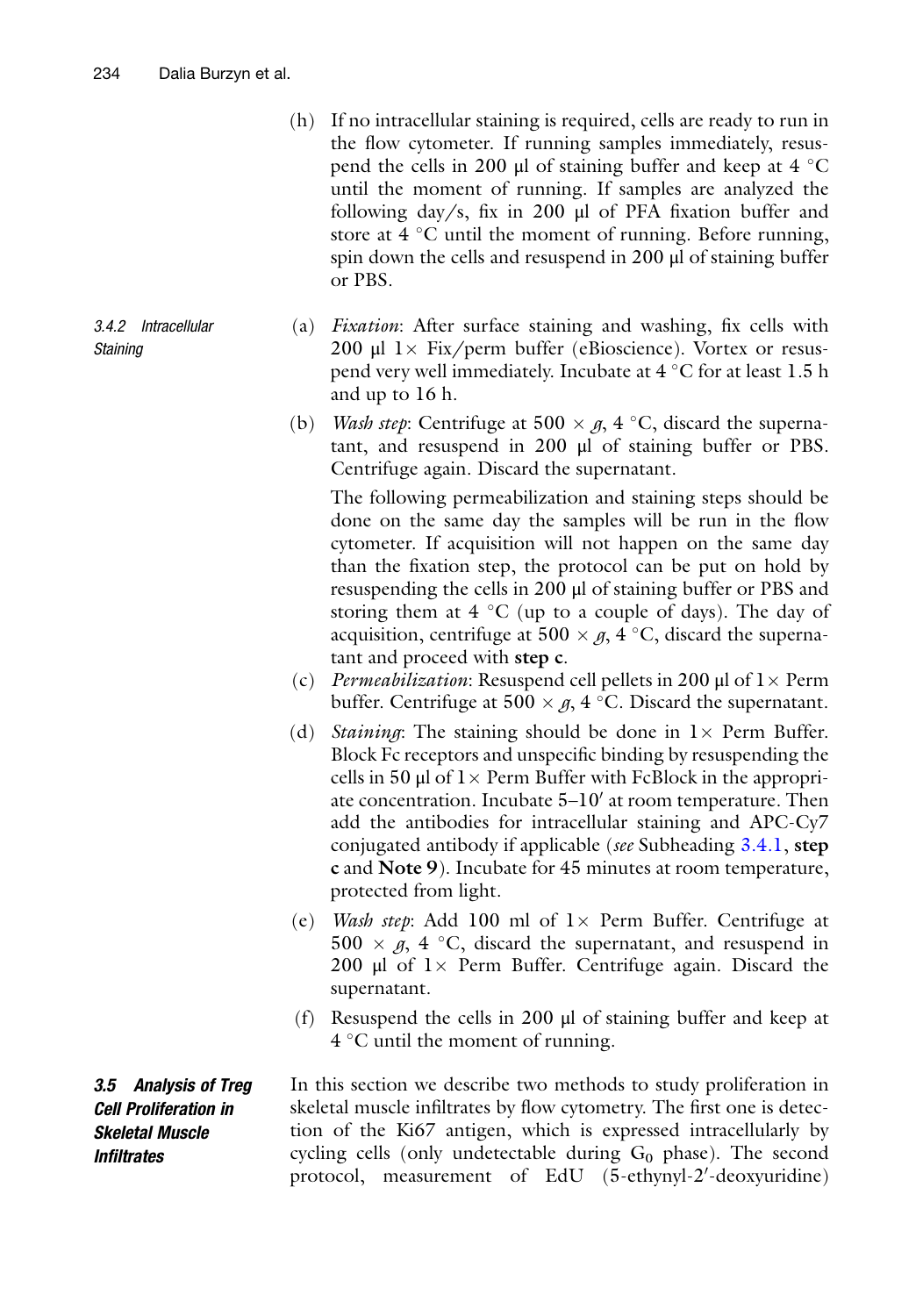incorporation, allows the detection of cells that were in S phase at the time of EdU exposure. EdU is a nucleoside analog that can be used in replacement of the classical BrdU (bromo-deoxyuridine). As with BrdU, EdU is administered to mice to allow in vivo labeling of cycling cells, followed by staining of isolated cells to detect the presence of EdU-containing DNA. With the EdU detection method, mild fixation and detergent permeabilization are sufficient for the small molecule-based detection reagent to gain access to the DNA, as opposed to the BrdU detection method, which uses anti-BrdU antibodies following DNA denaturation by harsh methods (HCl, heat, or enzymes) to expose the BrdU molecules, affecting sample integrity and quality. We successfully combined Foxp3 intracellular staining with EdU detection protocol to study Treg proliferation.

- (a) Stain surface markers following instructions in Subheading [3.4.1](#page-3-0).
	- (b) Follow instructions for intracellular staining in Subheading [3.4.2](#page-5-0), including the anti-Ki67 clone 56. Titration and use of an isotype control are highly recommendable (see Note 10).
- 3.5.2 EdU Incorporation (a) Inject intra vein 1 mg EdU per adult mouse, 4 or 24 h before collecting tissues (see Note 11).
	- (b) Isolate muscle infiltrate as described above and stain for cell surface and intracellular markers as usual. Important: avoid using PE, PE-TXRD, APC-Cy7, or other tandem colors, which are incompatible with EdU detection reagents.
	- (c) After the last wash with Perm buffer of the intracellular staining protocol, add 100 μl EdU mix (prepared following the manufacturer's protocol) and incubate for 30 min at room temperature.
	- (d) Wash twice with Foxp3 Perm buffer by centrifuging at  $500 \times g$ ,  $4^{\circ}$ C.
	- (e) If necessary, stain with APC-Cy7-conjugated antibody in staining buffer (include FcBlock).

#### 4 Notes

1. Diaphragm from dystrophin-deficient mice (mdx) can also be dissected and processed with this protocol. For perfusion, make an incision between ribs instead of cutting the diaphragm. Reduce digestion volume to 5 ml, the wash volumes by half, and the Percoll band volume to 4 ml.

|            | 3.5.1 Staining Protocol |
|------------|-------------------------|
|            | for Analysis of Ki-67   |
| Expression |                         |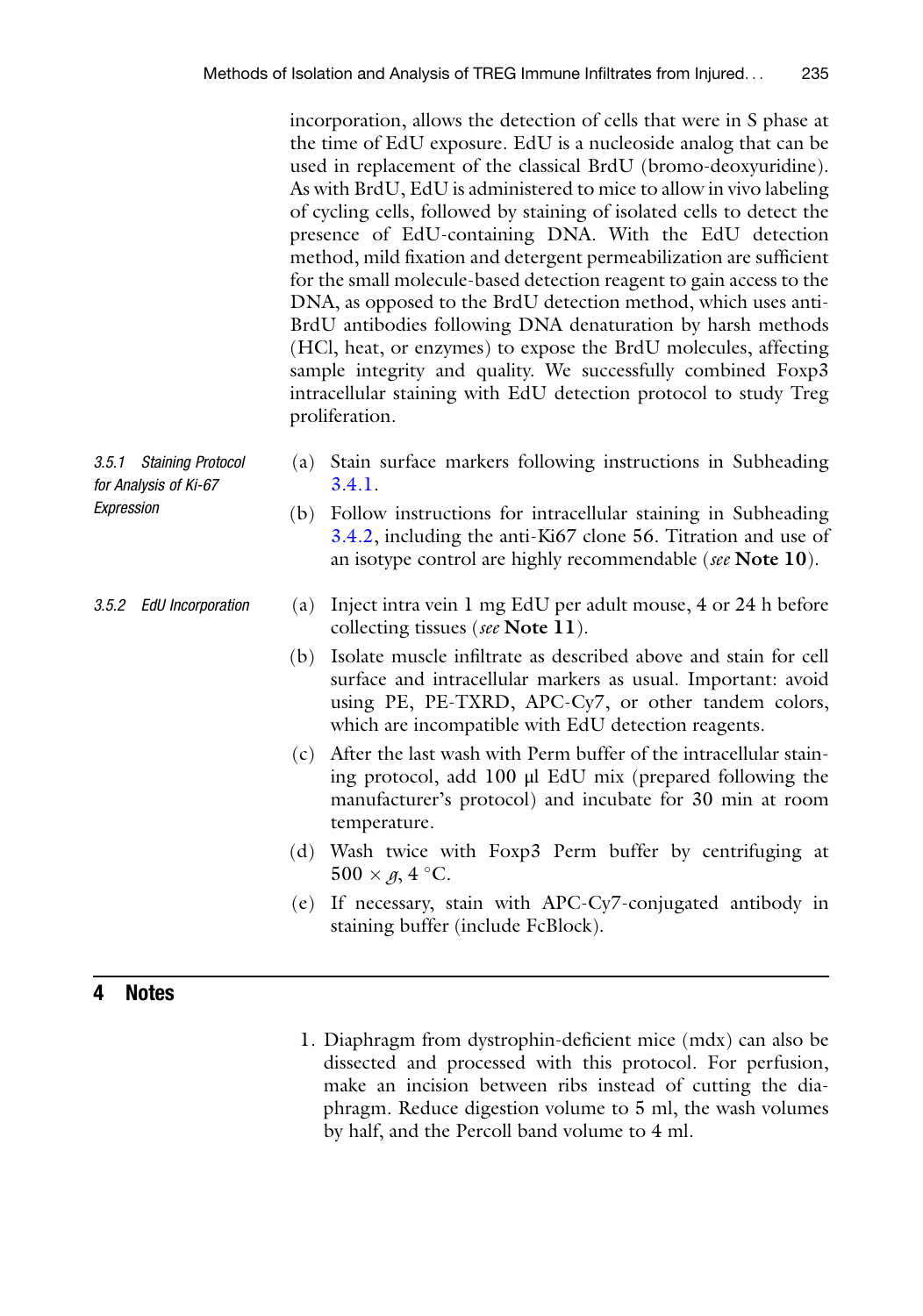- 2. Cell counting is advisable at this point, since the Percoll procedure yields a very clean population of leukocytes with little fiber debris and dead cells that facilitates the counting.
- 3. The number of cells to stain depends on the abundance of the cell population of interest. In an acute injury model, total leukocyte numbers infiltrating the muscle vary with time, peaking between days 2 and 4 after injury  $[14]$  $[14]$ . If working at these time points, injuring three muscles of one hind limb will yield enough cells for running  $0.5-1.5 \times 10^6$  events in the flow cytometer. Staining can be done in round-bottom 96-well plates or FACS tubes.
- 4. Single color staining controls are needed for compensation to correct for spectral overlap during multicolor flow cytometry. Although it is always recommended to use an aliquot of the sample cells to make these controls, we routinely use cells from mouse lymph node or spleen without any complication.
- 5. Isotype controls (i.e., samples in which a particular antibody is replaced by a nonspecific antibody of the same immunoglobulin isotype as the antibody of interest) are particularly important for antigens that do not stain a clear cell population or have low expression, in order to be able to set the gates during sample acquisition in the flow cytometer, and later for analysis. Unlike single color controls (see **Note 4**), isotype controls must be prepared from the same cells that are being analyzed. The use of isotype controls is highly recommended when a new antibody is being used for the first time, and every time if a particular antigen gives a dim, low, or unclear staining pattern.
- 6. When staining immune cells isolated from non-immune tissues, it is important to include an anti-CD45 antibody to facilitate the analysis (Fig. [1](#page-4-0)).
- 7. Fluorochrome conjugates suggested in this protocol can be modified according to user preference. However, it is advisable to test new color combinations since occasionally different conjugates of the same clone can give variable levels of staining and/or trouble with compensation.
- 8. Percoll separation allows enrichment of live cells. However, a viability dye, actively excluded from live cells, can be included in the protocol. For unfixed cells, propidium iodide (2 μg/ml final) or DAPI  $(0.1 \mu g/ml$  final) can be added right before running the sample in the flow cytometer. For fixed cells (with or without permeabilization step) alternative methods exist that are compatible with fixation, in which the dye (such as LIVE/DEAD Fixable Aqua Dead Cell Stain Kit, Molecular Probes) is added and washed before fixation and it remains stable after the fixative is added.